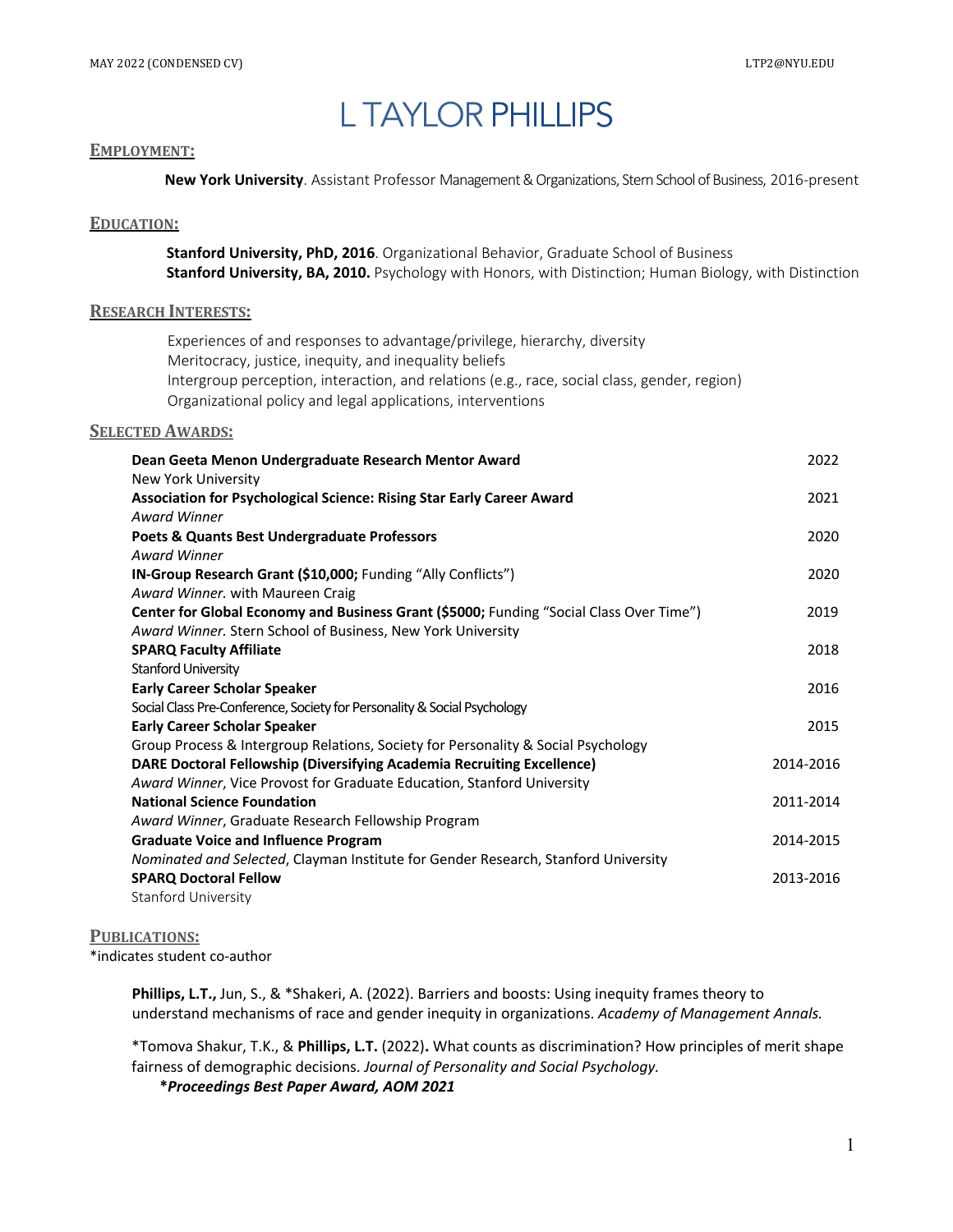**Phillips, L.T.** & Jun, S. (2022). Why benefiting from discrimination is less recognized as discrimination. *Journal of Personality and Social Psychology, 122,* 825-852. **\****Proceedings Best Paper Award, AOM 2020*

Alt, N. & **Phillips, L.T.** (2022). Person perception, meet people perception: Exploring the social vision of groups. *Perspectives on Psychological Science, 17*, 768-787. **\*shared first-authorship**

Jachimowicz, J.M., Davidai, S….. **Phillips, L.T.,** …Hauser, O.P. (2022)*.* Inequality in researcher's minds: Four guiding questions for studying subjective perceptions of economic inequality*. Journal of Economic Surveys.*

 Craig, M.A. & **Phillips, L.T.** (2021). Group-based hierarchies of power and status. In L. Huddy, D. O. Sears, J. S. Levy, & J. Jerit (Eds.) *The Oxford Handbook of Political Psychology* (3rd Edition).

 Anicich, E.M., Jachimowicz, J.M., \*Osborne, M., &, **Phillips, L.T.** (2021). Structuring local environments to avoid racial diversity: Anxiety drives Whites' geographical and institutional self-segregation preferences. *Journal of Experimental Social Psychology, 95,* 104-117.

# **\****Runner-Up***,** *Dorothy Harlow Best GDO Paper Award, AOM 2020* **\****Proceedings Best Paper Award, AOM 2020*

**Phillips, L.T.** & Lowery, B.S. (2020). I ain't no fortunate one: On the motivated denial of class privilege. *Journal of Personality and Social Psychology, 119,* 1403-1422.

**Phillips, L.T.,** Stephens, N.M, Townsend, S.S.M., & Goudeau, S. (2020). Access is not enough: Cultural mismatch persists to limit first-generation students' opportunities for achievement throughout college. *Journal of Personality and Social Psychology, 119,* 1112-1131.

 **Phillips, L.T.** Martin, S.R., & Belmi, P. (2020). Social class transitions: Three guiding questions for moving the study of class to a dynamic perspective**.** *Social and Personality Psychology Compass, 14,* e12560.

Zitek, E.M., & **Phillips, L.T.** (2020). Ease and control: The cognitive benefits of hierarchy. *Current Opinion in Psychology, 33,* 131-135.

**Phillips, L.T.,** & Lowery, B.S. (2018). Herd invisibility: The psychology of racial privilege. *Current Directions in Psychological Science, 27,* 156-162.

**Phillips, L.T.,** Slepian, M.L, & Hughes, B.L. (2018). Perceiving groups: The people perception of diversity and hierarchy. *Journal of Personality and Social Psychology, 114,* 766-785.

**Phillips, L.T.** & Lowery, B.S. (2015). The hard-knock life? Whites claim hardships in response to race inequity. *Journal of Experimental Social Psychology, 61,* 12-18*.*

**\****Reprinted for JESP (2020) Special Issue on Racism & Justice for Black Lives*

Halevy, N. & **Phillips, L.T.** (2015). Conflict templates in negotiations, disputes, joint decisions, and tournaments. *Social Psychological and Personality Science, 6,* 13-22.

**Phillips, L.T.,** Weisbuch, M., & Ambady, N. (2014). People perception: Social vision of groups and consequences for organizing and interacting. *Research in Organizational Behavior, 34,* 101-127*.*

Stephens, N.M., Markus, H.R., & **Phillips, L.T.** (2014). Social class culture cycles: How three gateway contexts shape selves and fuel inequality. *Annual Review of Psychology, 65,* 611-634*.*

Stephens, N.M., Townsend, S.S.M., Markus, H.R., & **Phillips, L.T.** (2012). A cultural mismatch: Independent cultural norms produce greater increases in cortisol and more negative emotions among first-generation college students. *Journal of Experimental Social Psychology, 48,* 1389-1393.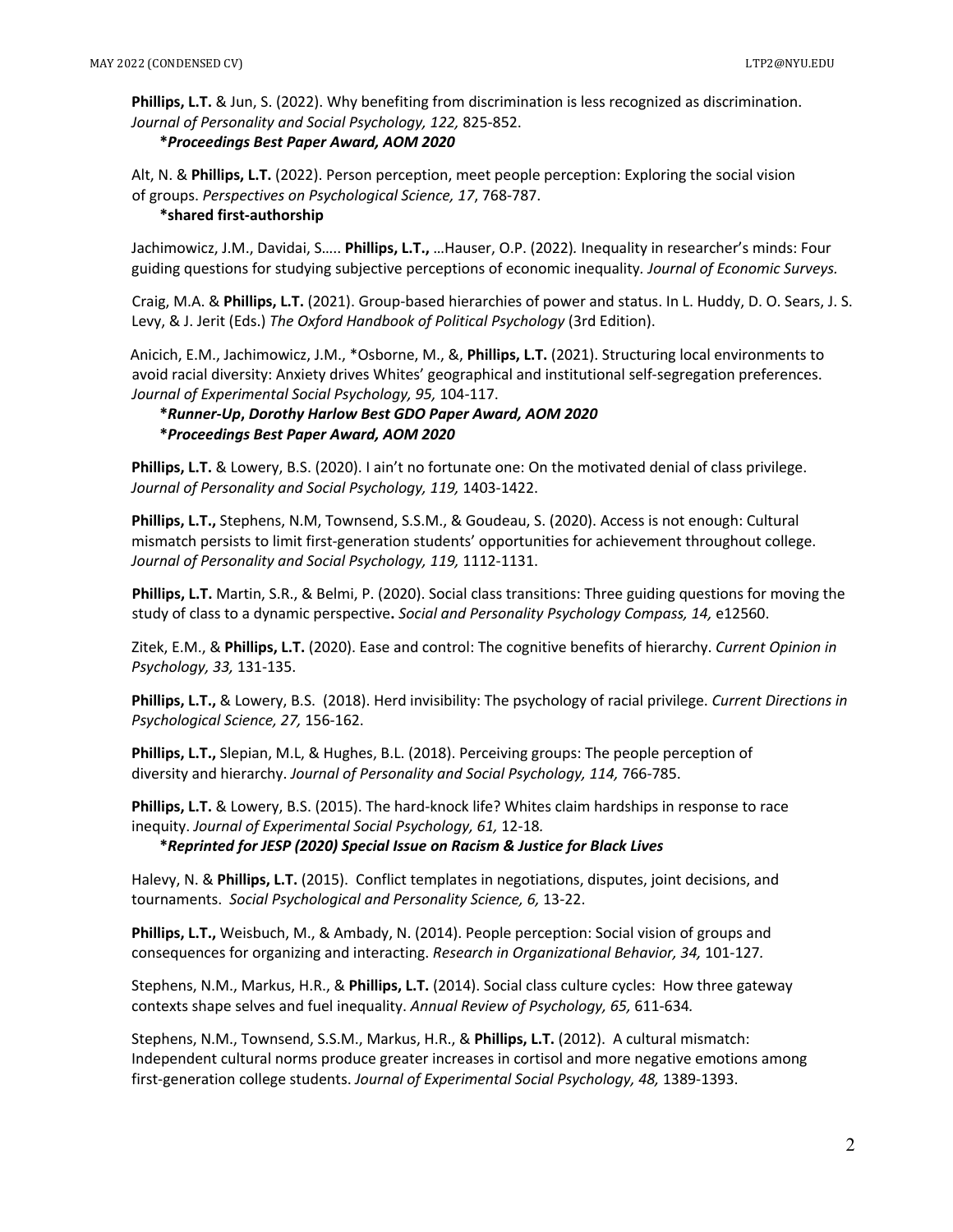#### **UNDER REVISION OR REVIEW:**

Jun, S., **Phillips, L.T.,** & \*Foster-Gimbel, O.A. (3rd round review). The missing middle: Asian employees' experience of workplace discrimination and pro-Black workplace allyship. *Journal of Applied Psychology.*

 \*Tomova Shakur, T.K., & **Phillips, L.T.** (2nd round review). Using a motives framework to understand network tie favoritism in organizations. *Academy of Management Annals.*

\*Foster-Gimbel, O.A., & **Phillips, L.T.** (2nd round review). Competitive victimhood and system-justifying spillover. *Journal of Personality and Social Psychology.*

\*Flynn, E.B., Allen, A.M., & **Phillips, L.T.** (under review). Benefits and burdens of history: Inequity frames and the perceived fairness of inherited historical inequity. *Organizational Behavior and Human Decision Processes.*

**Phillips, L.T., \***Tepper, S.J., \*Goya-Tochetto, D….Jachimowicz, J.M. (submitting)*.* Inequality in people's minds. *Personality and Social Psychology Review.*

**Phillips, L.T.,** Kreps, T.A., & Chugh, D. (submitting). Different allies, different outcomes? How self transcendence and self-enhancement affect ally engagement and effectiveness. *Organizational Behavior and Human Decision Processes.*

**Phillips, L.T.,** Malahy, S.C., \*Suh, E., ….Cohen, G.L. (submitting). Encouraging bone marrow donation through values affirmation: A field experiment. *Proceedings of the National Academy of Sciences.*

\*Foster-Gimbel, O.A., Pillemer, J., & **Phillips, L.T**. (submitting). Ally authenticity: A field intervention. *Organizational Behavior and Human Decision Processes.*

Belmi, P., **Phillips, L.T.,** Laurin, K., & Engstrom, H.R. (submitting). Is it fair to get ahead by playing politics? The flexibility of merit enables self-serving judgments of political maneuvering. *Journal of Personality and Social Psychology.*

 **\****Best Symposium Award, OB Division, AOM 2017*

# **SELECTED WORK IN PROGRESS:**

**Phillips, L.T.,** \*Johnson, E., & Zlatev, J.J. Sticky social class: Early social class creates identity drag among the upwardly mobile.

**Phillips, L.T.,** & \*Foster-Gimbel, O.A. Maintenance versus merit: How the privileged mobilize and conceal their advantage.

\*Flynn, E. & **Phillips, L.T.**, Beliefs about inheritance shape perceptions of privilege.

\*Foster-Gimbel, O.A., & **Phillips, L.T.** Curvilinear threat reactions to privilege.

\*Foster-Gimbel, O.A., & **Phillips, L.T.** Organizational allyship programs.

\*Munguia Gomez, D., Levine, E.E., & **Phillips, L.T.** Selectors adjust their impression of a candidate more based on disadvantage than advantage.

## **SELECTED INVITED TALKS:**

**University of North Carolina, Chapel Hill**, Kenan-Flagler Business School, 2022 **University of Maryland,** Department of Psychology, 2022 **New York University,** Department of Psychology, 2022 **Duke University**, Fuqua School of Business, 2022 **Stanford University**, Graduate School of Business, 2021